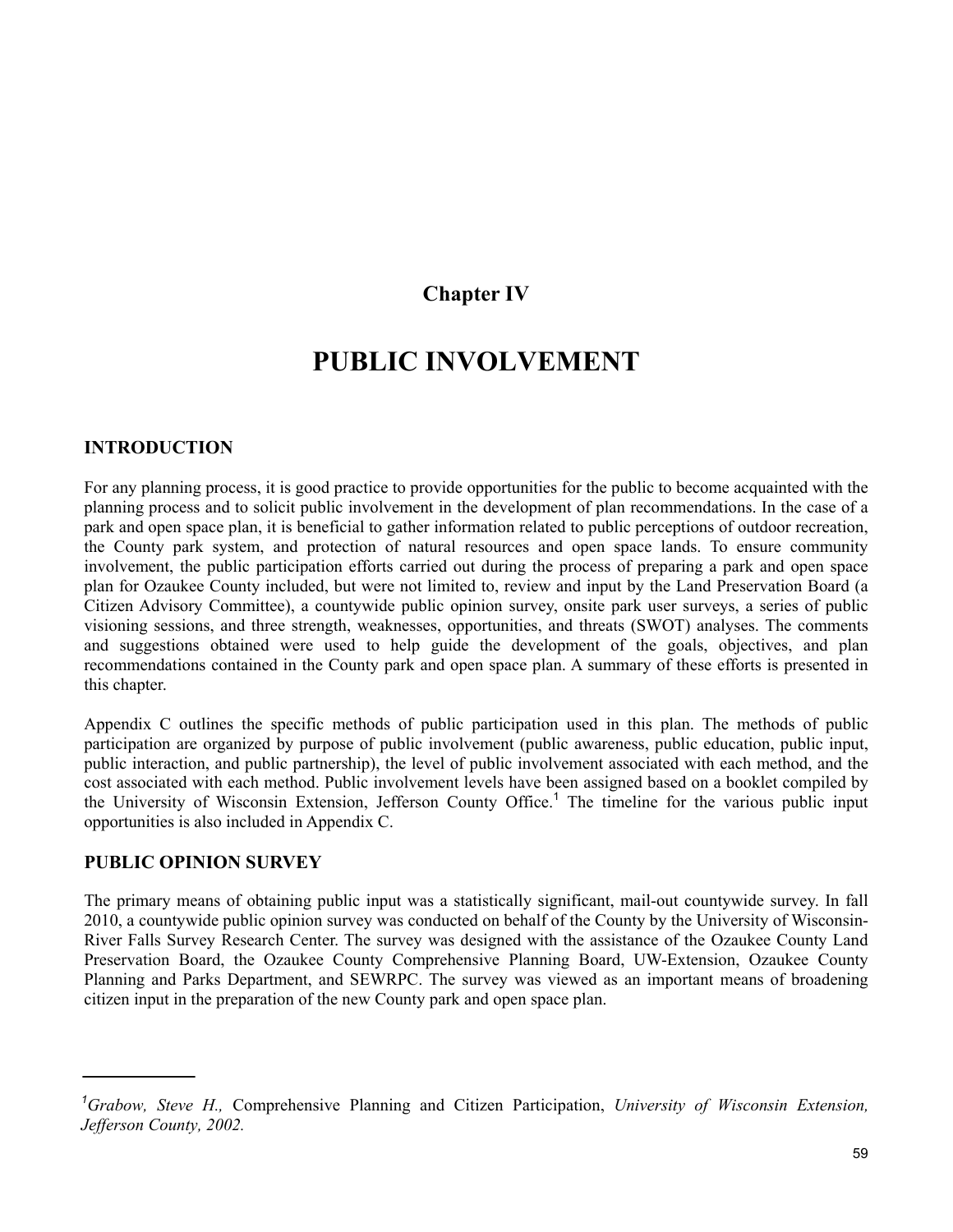The survey was designed to include a range of questions on park and open space topics such as quality of life, park and open space preservation, park development and facilities, park and open space plan funding, natural and cultural resource protection, and basic demographics. Approximately 1,146 surveys were mailed to a random sample of adult residents in Ozaukee County. The sample was stratified by community in an effort to obtain a representative cross-section of County viewpoints. The results provided in this report are expected to be accurate to within plus or minus 4.75 percent with 95 percent confidence. Statistical tests did not indicate that "non-response bias" is a problem in this sample. A report detailing the full results of the survey is included in Appendix D.

Of the 1,146 surveys mailed, 422 (37 percent) were completed and returned. Overall, the survey results indicated strong support for:

- Preserving farmland, maintaining open space, protecting important environmental resources, and preserving wildlife habitat, especially near County parks;
- Maintaining existing park facilities;
- Maintaining and expanding County-wide trails;
- River restoration projects; and
- Preserving historic sites.

In addition, support was expressed for:

- Expanding the County park system;
- Creating a County program to purchase conservation easements for natural areas, with private donations, conservancy trust funds, and State/Federal funds as the preferred funding sources;
- Purchasing conservation easements for farmland preservation, with conservancy trust funds and State/Federal funds as the preferred funding source; and
- Funding park, open space, and farmland preservation projects without raising property taxes.

# **PARK USER SURVEY**

Onsite park user surveys were conducted by the Ozaukee County Planning and Parks Department from June 28, 2010 through August 15, 2010. Park users were surveyed at Covered Bridge Park, Ehlers County Park, Hawthorne Hills Golf Course, Lion's Den Gorge Nature Preserve, Mee-Kwon Golf Course, Tendick Nature Park, Virmond Park, and Waubedonia Park. The survey was viewed as an important means of obtaining input from the public using County parks and for reaching those who may not be inclined to participate in public meetings and events or be an eligible adult on the countywide public opinion survey.

The survey included questions on parks visited, frequency of park use, park satisfaction, and respondent's age and gender, and solicited suggestions for park improvements or additions. A total of 376 surveys were collected. The park user survey and key survey results are included in Appendix E. The major findings of the survey are described below.

- Hawthorne Hills Golf Course, Mee-Kwon Golf Course, and Tendick Nature Park are the most popular County parks based on frequency of visits.
- About 90 percent of all visitors surveyed indicate that they are satisfied (36 percent) or extremely satisfied (54 percent) with the park visited.
- Survey respondents over 65 years of age were most common at Hawthorne Hills Golf Course (46 percent) and Mee-Kwon Golf Course (52 percent).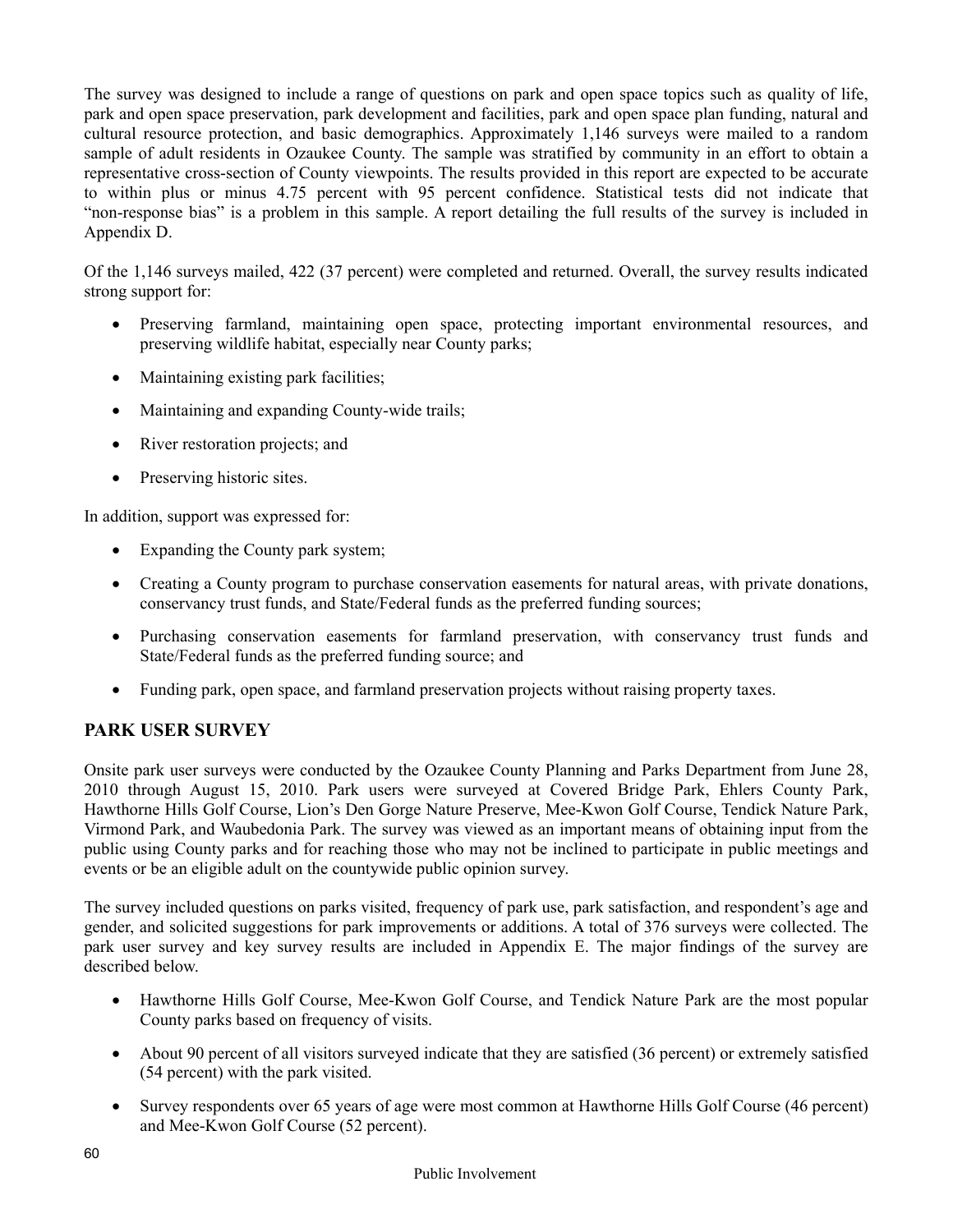- Survey respondents less than 25 years of age were most common at Tendick Nature Park (44 percent) likely attributable, in part, to their use of the parks disc golf course.
- A majority of those surveyed (66 percent) were male (similar to the countywide public opinion survey).
- The most common suggestions for improvements at County parks included: improve restrooms and drinking water facilities; add a driving range at Hawthorne Hills Golf Course; add more trash cans at Lion's Den Gorge Nature Preserve; add disc golf holes at Tendick Nature Park; and provide beach access and more trails at Virmond Park.

## **PUBLIC VISIONING SESSIONS**

As another means of broadening citizen involvement in the preparation of the new County park and open space plan, the Ozaukee County Planning and Parks Department and UW-Extension held three public visioning sessions at the beginning of the planning process. The visioning sessions were held at: Mee-Kwon Golf Course in the City of Mequon on April 19, 2010; Hawthorne Hills Golf Course in the Town of Saukville on April 26, 2010; and the Ozaukee County Administrative Center in the City of Port Washington on April 27, 2010. The purpose of the visioning sessions was to provide an overview on park and open space planning, provide background information on existing County parks and park facilities, and to solicit public input relative to current and potential County parks and natural areas, the Ozaukee Interurban Trail, and other natural resource features in the County. A summary of comments and suggestions from the three visioning sessions is included in Figure 2. As shown in Figure 2, among the most commonly made suggestions were the following:

- Develop a dog park
- Develop a system of water trails and canoe access sites
- Develop and promote cross-country ski trails in County parks
- Develop countywide biking/hiking trails that include links to the Ozaukee Interurban Trail and trails in and between parks
- Continue efforts to preserve and enhance the entire Lion's Den Gorge natural area
- Provide additional facilities for individual and group camping
- Develop mountain bike trails and facilities

## **STRENGTHS, WEAKNESSES, OPPORTUNITIES, AND THREATS (SWOT) ANALYSES**

At meetings of the Ozaukee Interurban Trail Advisory Council (OITAC), the Ozaukee County Land Preservation Board (LPB), and the Ozaukee County Comprehensive Planning Board (CPB), members were invited to take part in a SWOT Analysis workshop, which is a planning tool used to identify a community's current assets and liabilities, as well trends that might have a positive or negative impact on its future. Participants identified and discussed the strengths, weaknesses, opportunities, and threats that they perceived in Ozaukee County; when appropriate, they were asked to prioritize the issues by identifying those they believed were most important.

The SWOT analyses carried out with the LPB and CPB were intended to be broad in scope, potentially including any topic related to parks, recreation, and open space. The SWOT analysis undertaken with the OITAC focused primarily on issues related to the Ozaukee Interurban Trail. The results of the LPB and CPB SWOT analyses findings are presented in Figure 3, and the results of the OITAC SWOT analysis are presented in Figure 4. The issues identified as top priorities in the County are highlighted in bold in Figures 3 and 4, and are listed below.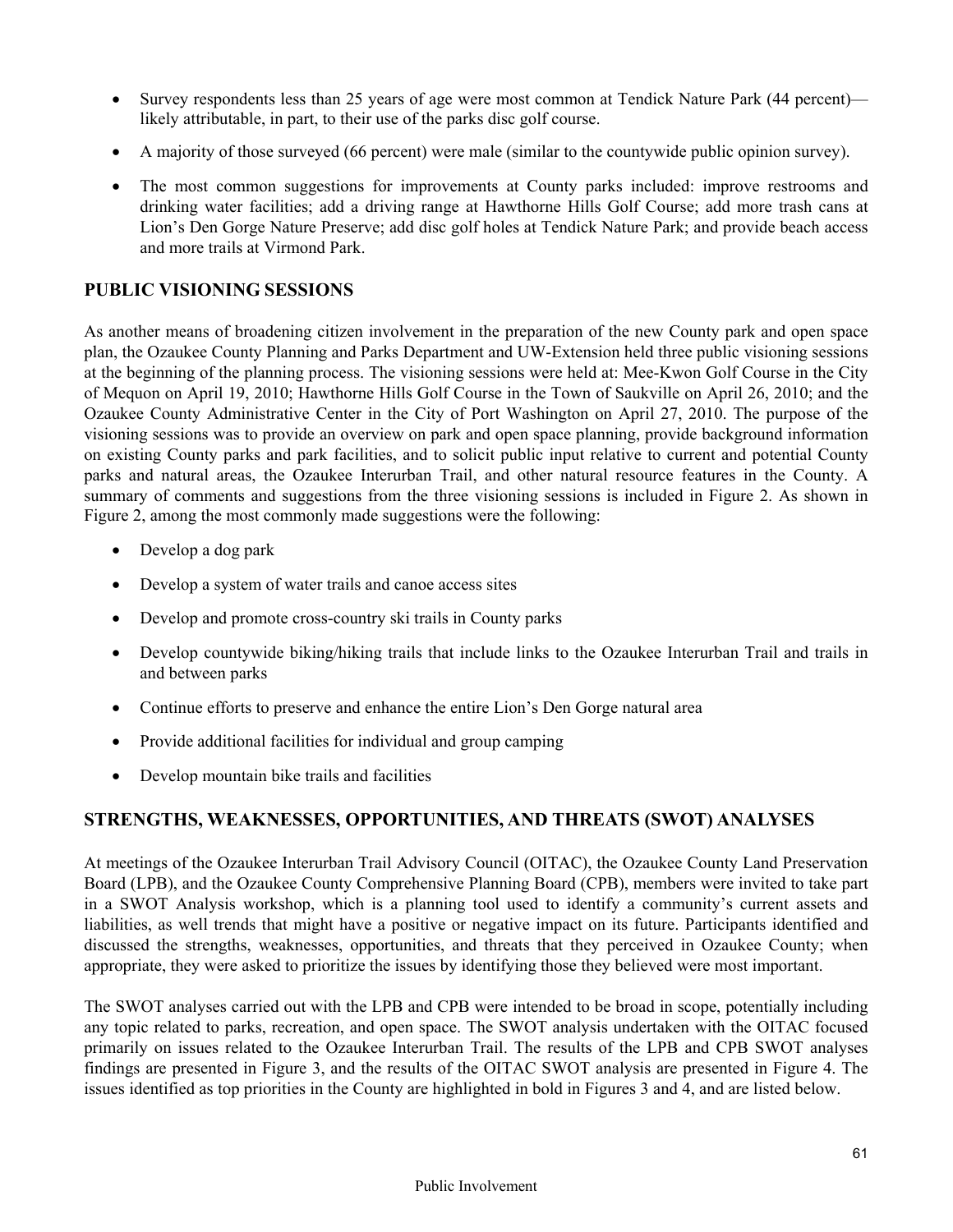### **Figure 2**

### **OZAUKEE COUNTY PARK AND OPEN SPACE PLAN VISIONING SESSIONS – COMMENTS AND SUGGESTIONS**

| April 19, 2010                                                                                           | April 26, 2010                                                                                                                                                                                                                                           | April 27, 2010                                                                                                                                                                                                                                                                                                                                                                                                |
|----------------------------------------------------------------------------------------------------------|----------------------------------------------------------------------------------------------------------------------------------------------------------------------------------------------------------------------------------------------------------|---------------------------------------------------------------------------------------------------------------------------------------------------------------------------------------------------------------------------------------------------------------------------------------------------------------------------------------------------------------------------------------------------------------|
| Mee-Kwon Golf Course                                                                                     | Hawthorne Hills Golf Course                                                                                                                                                                                                                              | Ozaukee County Administrative Center                                                                                                                                                                                                                                                                                                                                                                          |
| <b>Virmond Park</b>                                                                                      | <b>Tendick Nature Park</b>                                                                                                                                                                                                                               | Lion's Den Gorge Nature Preserve                                                                                                                                                                                                                                                                                                                                                                              |
| Develop a bike/walk/run loop through the<br>park from Lake Shore Drive<br>Make soccer field improvements | Restore the vegetation in the area near the<br>canoe launch, possibly with hay<br>Change name to "Tendick Athletic Park"                                                                                                                                 | Pursue strategic/targeted expansion to<br>protect the gorge and surrounding natural<br>areas                                                                                                                                                                                                                                                                                                                  |
| Ozaukee Interurban Trail                                                                                 | Implement prairie restorations                                                                                                                                                                                                                           | Create a trailhead at County Line<br>Road/Trinity Creek                                                                                                                                                                                                                                                                                                                                                       |
| Provide additional bathrooms and parking<br>along the Trail                                              | Create a boardwalk and trails southwest of<br>the archery range                                                                                                                                                                                          | <b>Ozaukee Interurban Trail</b>                                                                                                                                                                                                                                                                                                                                                                               |
| Create a trailhead at County Line<br>Road/Trinity Creek                                                  | Waubedonia Park<br>Provide a gravel ramp for the canoe launch<br>Put up a "no parking" sign at the boat ramp<br>Do more plowing in winter to allow year-<br>round use<br>Adjust entrances to allow additional parking<br>in winter when gates are closed | Develop an off-road connection from Port<br>Washington to Newburg                                                                                                                                                                                                                                                                                                                                             |
| Mee-Kwon Park and Golf Course                                                                            |                                                                                                                                                                                                                                                          | Develop connections to parks close to the<br>Trail                                                                                                                                                                                                                                                                                                                                                            |
| Develop the 24-acre parcel on the south side<br>of the park into:                                        |                                                                                                                                                                                                                                                          | Permit cross-country skiing alongside the<br>Trail                                                                                                                                                                                                                                                                                                                                                            |
| Soccer and baseball fields<br>$\bullet$                                                                  |                                                                                                                                                                                                                                                          | Develop a connection to Lion's Den Gorge                                                                                                                                                                                                                                                                                                                                                                      |
| Trails through the wooded area<br>$\bullet$                                                              | <b>Other Park and Open Space Issues</b>                                                                                                                                                                                                                  | Nature Preserve                                                                                                                                                                                                                                                                                                                                                                                               |
| A bike trail connection to Chapel<br>Hill Road                                                           | Add the Shady Lane Property to the County                                                                                                                                                                                                                | Clear snow on half the width of the Trail                                                                                                                                                                                                                                                                                                                                                                     |
| A dog park                                                                                               | park system (maintain in its current state)<br>Develop ATV trails<br>Require dogs to be on leashes at Lion's Den<br>Gorge Nature Preserve<br>Develop a dog park<br>Create mountain bike trails                                                           | Provide campsites for bikers along the Trail<br>Develop a Trail wayside at the Milwaukee<br>River bridge<br>Provide additional signage on the north side<br>of Port Washington<br>Complete the off-road section of the Trail on<br>the north side of Port Washington                                                                                                                                          |
|                                                                                                          | Provide multiple, year-round, uses at the golf                                                                                                                                                                                                           | <b>Other Park and Open Space Issues</b>                                                                                                                                                                                                                                                                                                                                                                       |
|                                                                                                          | course club houses<br>Promote snowshoeing and cross-country<br>skiing within the parks<br>Provide groomed cross-country ski trails                                                                                                                       | Develop a cross-country ski course<br>Sponsor/host/promote cross-country skiing<br>competitions<br>Create additional campsites/campgrounds<br>(single and group)<br>Provide additional fishing sites<br>Create an ATV park<br>Develop a horseback riding trail<br>Develop water trails for the Milwaukee River,<br>Cedar Creek, and Lake Michigan<br>Establish a County land preservation<br>stewardship fund |

*Source: Ozaukee County and SEWRPC.*

## **LPB and CPB SWOT Analyses – Top Priorities**  *Strengths*

- High percentage of open space, natural areas, and working lands
- Variety and number of parks
- Property value enhancement
- Essential for water quality
- Positive for family living
- Unique, varied cultural resources
- Bike trail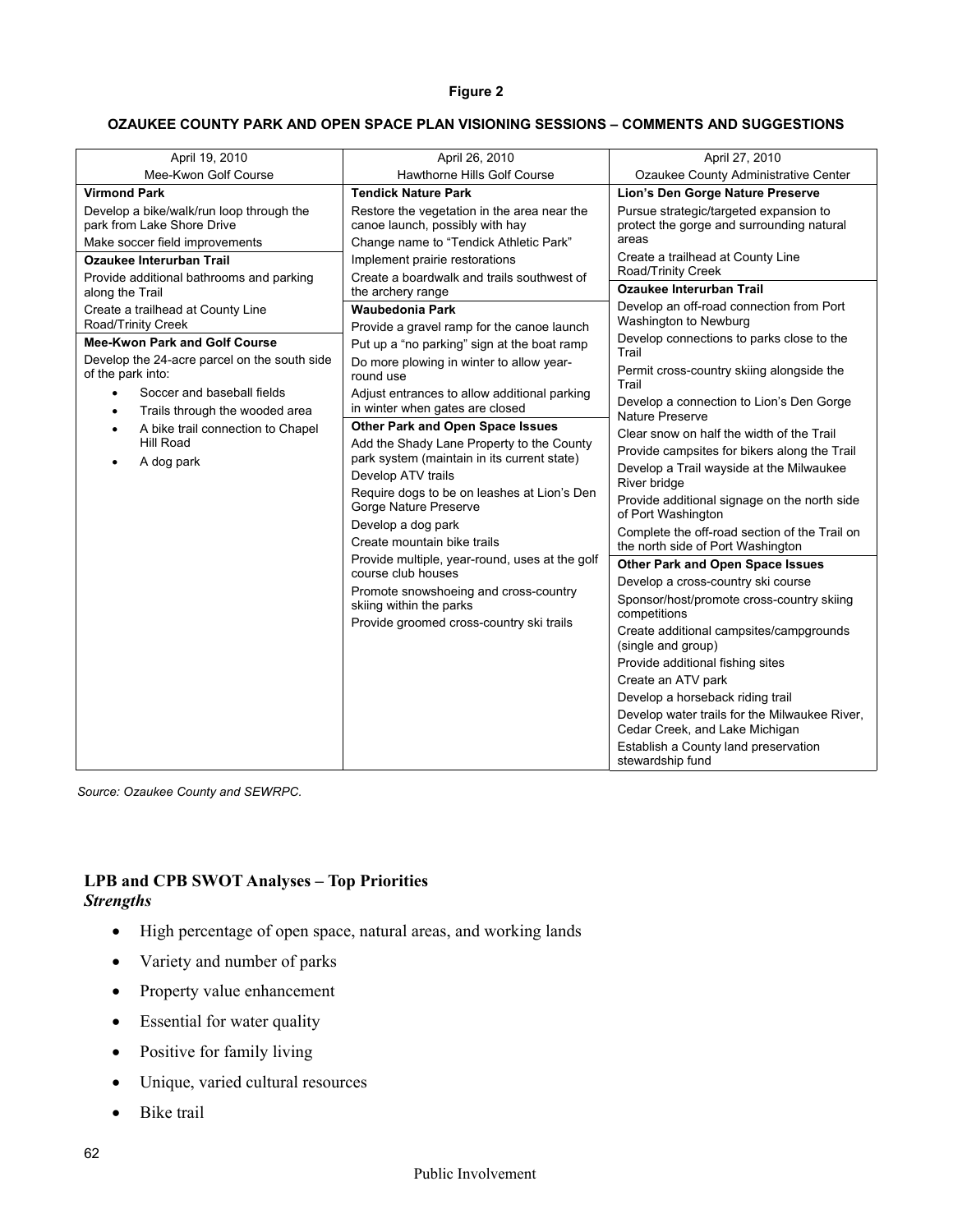| Leave parks open 24 hours a day, 7 days a week for<br>Community involvement/participation/<br>website to showcase slideshows<br>Review recreation programs<br>Park at Beekeeper Bog with<br>Using public access TV and<br>Education within natural<br>as part of budget process<br>Residents get a chance to<br>Allow bikes in Lion's Den<br>swimming in the quarry<br>Dog parks at Mee-Kwon<br>advocacy/donations<br><b>Health</b> and exercise<br><b>Promotion of parks</b><br>or footage on parks<br>"know the County"<br>Volunteer projects<br>and Tendick Parks<br>nocturnal people<br>areas and parks                                                                                                                                                                                                                                                                                                                                                                                                                                                                                                                                                                                                                                                                                                     | Have to make difficult choices about parks and golf<br>"Not in my back yard" sentiment<br>Desire to sell parkland<br>Parking and enforcement<br>Lack of funding<br>Invasive species<br>Security issues<br>Citizen attitude-<br>Overuse<br>courses                                                                                                                                                                                                                                                                                                                                                                                                                                                                                                                                                                                                                                                                                                                                |
|-----------------------------------------------------------------------------------------------------------------------------------------------------------------------------------------------------------------------------------------------------------------------------------------------------------------------------------------------------------------------------------------------------------------------------------------------------------------------------------------------------------------------------------------------------------------------------------------------------------------------------------------------------------------------------------------------------------------------------------------------------------------------------------------------------------------------------------------------------------------------------------------------------------------------------------------------------------------------------------------------------------------------------------------------------------------------------------------------------------------------------------------------------------------------------------------------------------------------------------------------------------------------------------------------------------------|----------------------------------------------------------------------------------------------------------------------------------------------------------------------------------------------------------------------------------------------------------------------------------------------------------------------------------------------------------------------------------------------------------------------------------------------------------------------------------------------------------------------------------------------------------------------------------------------------------------------------------------------------------------------------------------------------------------------------------------------------------------------------------------------------------------------------------------------------------------------------------------------------------------------------------------------------------------------------------|
| Expand the Ozaukee Interurban Trail, especially<br>off-road<br>SEWRPC's plans and County's emerging plan rank best remaing sites to<br>use as a guide<br>More compact development in existing communities could reduce the<br>cost of community services and reduce taxes<br>Change zoning codes to allow compact, mixed-use development<br>Present economy will increase demand for nearby<br>parks for recreation<br>Construct speed bumps where the Ozaukee Interurban Trail crosses<br>roads<br>Develop "suggested routes" for speed<br>bikers<br>Preserve west side (remaining natural area) of Lion's Den Gorge<br>Baby Boomers retiring will result in a "brain trust" and wealth of<br>Identify water recharge areas for future planning and protection<br>Never a better time than now<br>Create less sprawl and more green space within communities<br>Expand bike safety programs<br>Community cooperation<br>Use more areas to grow food plots<br>Further education on the value of open spaces<br>Expand uses of some recreational spaces<br>Develop more public-private partnerships<br>Better use and communication of uses<br>Grants<br>Enhance economic development<br>ex. Hunting, hiking, etc.<br>Lifestyle improvements<br>Oaquinities<br><b>Preserve farmland</b><br>Tourism<br>volunteers | Perception that parks and open spaces<br>negatively compete with economic<br>development when the opposite is true<br>development when the opposite is true<br>Especially development that is not<br>mindful of local comprehensive plans<br>Residential development (urban<br>sprawl) in rural areas<br>Local government zoning encourages sprawl<br>Lack of revenues to purchase, enhance, and maintain properties<br>Why is it the County''s responsibility to provide all recreational<br>Inability to follow-through on progressive agenda<br>Lack of perception that parks and open spaces have real value<br>Especially need to communicate end goals to the public<br>Overall County cost<br>(e.g., Lots of time spent on "gadgets")<br>Overpopulation and unlimited development<br>Public resistance<br>Invasive species and plants<br>Residents' perceptions<br>SIBOTULA<br>Lifestyle changes<br>Current economy<br>opportunities?<br>Public apathy                    |
| <b>LOWAS</b><br>Property value enhancement<br>Tourism<br>Easy accesses and year-round uses<br>Prosperous, highly-educated population that cares about park and open<br>Lake Michigan<br>Outstanding staff support in the Planning and Parks Department<br>Diversity of uses<br>Proximity to communities<br>Good cooperative work to support parks with public and private entities<br>Added open space contributes to rural character<br>Community pride and appreciation of culture<br>Many great areas available for expansion<br>Promotes healthy families and friendships<br>Safety<br>High percentage of open space, natural areas, and working lands<br>Variety and number of parks<br>Essential for water quality<br>space issues<br>Strengthe<br>Parks have already preserved many critical resources and<br>focused on environmental corridors<br>Great bicycling roads because of low traffic, scenic<br>vistas, and rural character<br>Good agricultural lands mean that agriculture is<br>a viable economic activity<br>County has put money behind park and<br>open space preservation efforts<br>Incorporating more concepts of trails<br>Bike and pedestrian-friendly<br>community                                                                                                               | Analysis<br>Tend to overdevelop urban parks<br>Few convenient places to launch kayaks/canoes on Lake Michigan<br>Lack of funds for additional preservation efforts<br>Need more staff and volunteers<br>Uneducated, uninformed users<br>Over concern with taking a few acres off the tax roll<br>(finding enough support/volunteers)<br>(Poor job promoting resources)<br>Averts land from other uses<br>Low percentage of County residents are aware of resources<br>Weaknesses<br>Challenges that stewardship will have<br>Lack of respect for public areas<br>Lack of horse trails, especially in relation to the<br>number of stables and riders in the County<br>Hostility over loss of tax base<br><b>Zoning restrictions</b><br>Cost of acquisition<br><b>Cost of maintenance</b><br>now<br>$\begin{array}{l} \textbf{Inability to understand benefit to}\\ \textbf{future generations}, \textbf{especially} \\ \textbf{when land is ``cheaper'' to acquire} \end{array}$ |
| Unique, varied cultural resources<br><b>Bike</b> trail<br>Well-mintained, clean, and safe<br>Well-managed<br>Ozaukee Interurban Trail provides connections north to<br>Great golf courses<br>Geared to small groups/gatherings in a quiet setting<br>Recreation for our County and surrounding counties<br>Cedarburg Bog-very unique<br>Compliment other local parks<br>Provide for a variety of recreational activities<br>south through County<br><b>Positive for family living</b><br>Good representation of natural areas<br>Lake access<br>Milwaukee River access                                                                                                                                                                                                                                                                                                                                                                                                                                                                                                                                                                                                                                                                                                                                          | increase awareness<br>Parking (Lion's Den)<br>Covered Bridge, Pioneer Village)<br>Lack of dog parks, especially in Mequon<br>Not enough drinking water access<br>communities/resources/venues<br>Need a "friends of the<br>parks" organization<br>Need more grass mowing in summer and plowing in<br>winter on OIT<br>Need better enforcement<br>Limited/not enough Lake Michigan access<br>Inconsiderate bikers on OIT<br>Need more winter uses<br>for parks and OIT<br>Difficulty getting to IH 43 OIT<br>bridge from south side of Trail<br>Collaborate/communicate with communities<br>including geese<br>trails and trail maps<br>Need to better promote/advocate parks system and<br>No bathrooms (Lion's Den,<br>Not using Ozaukee Interurban Trail (OIT<br>as information center to connect OIT users to<br>Control invasive species,<br>Need more marked<br>Lack of protection for<br><b>Beekeeper Bog</b>                                                              |

# RESULTS OF STRENGTHS, WEAKNESSES, OPPORTUNITIES AND THREATS (SWOT)<br>ANALYSIS FOR THE OZAUKEE COUNTY PARK AND OPEN SPACE PLAN **RESULTS OF STRENGTHS, WEAKNESSES, OPPORTUNITIES AND THREATS (SWOT) ANALYSIS FOR THE OZAUKEE COUNTY PARK AND OPEN SPACE PLAN**

*SWOT Analysis conducted at an Ozaukee County Land Preservation Board meeting, June 18, 2010. SWOT Analysis Conducted at an Ozaukee County Comprehensive Planning Board meeting, June 15, 2010.*

SWOT Analysis Conducted at an Ozaukee County Comprehensive Planning Board meeting, June 15, 2010. SWOT Analysis conducted at an Ozaukee County Land Preservation Board meeting, June 18, 2010.

*Source: Ozaukee County and SEWRPC.*

Source: Ozaukee County and SEWRPC.

*Issues in bold were identified as top priorities in the County.*

Issues in bold were identified as top priorities in the County.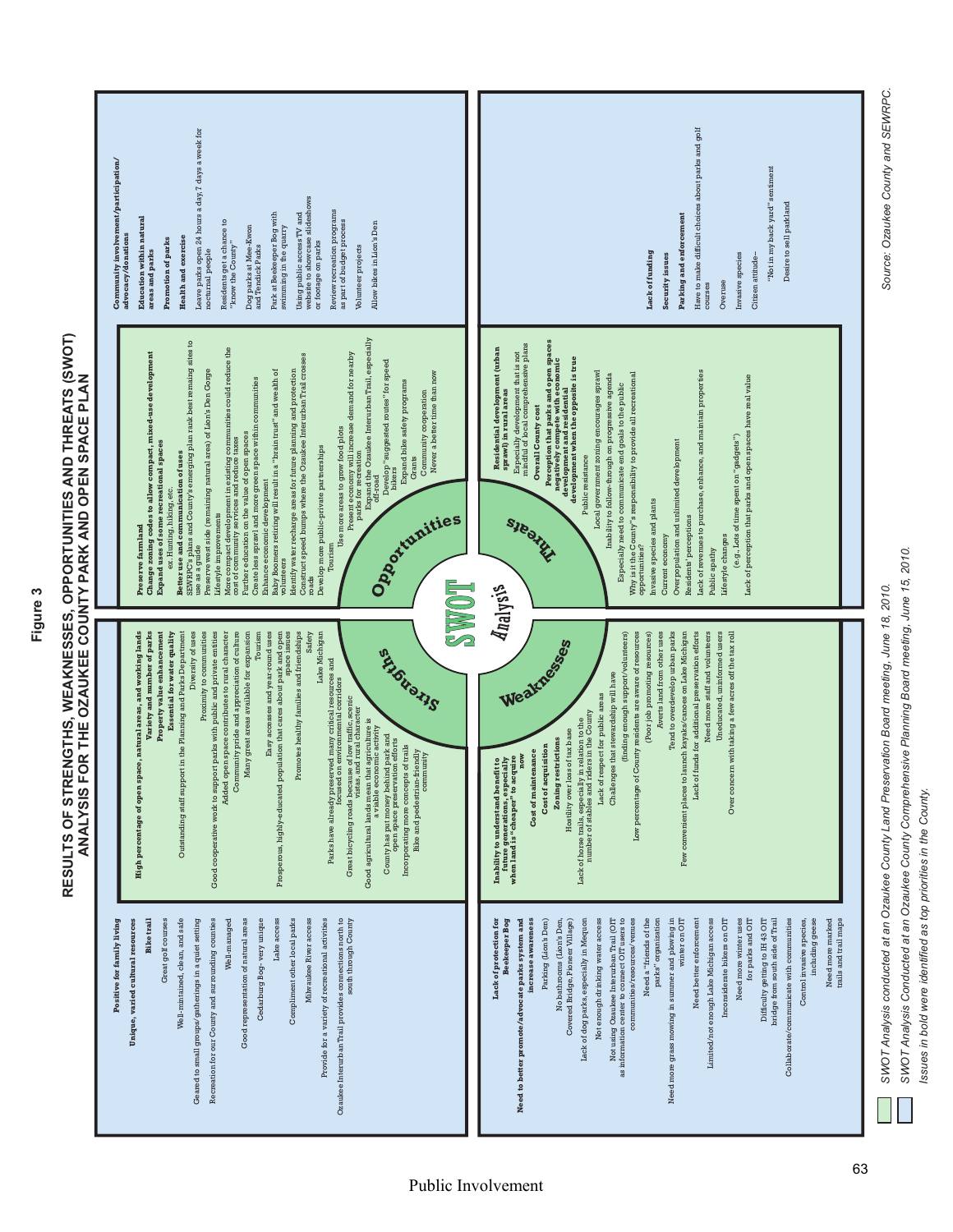# RESULTS OF STRENGTHS, WEAKNESSES, OPPORTUNITIES AND THREATS (SWOT)<br>ANALYSIS FOR THE OZAUKEE INTERURBAN TRAIL **RESULTS OF STRENGTHS, WEAKNESSES, OPPORTUNITIES AND THREATS (SWOT) ANALYSIS FOR THE OZAUKEE INTERURBAN TRAIL**

| Creating, maintaining and expanding businesses in close proximity to the Trail<br>Broad way-finding signage project that helps expand links to special interest places<br>Another bridge over IH 43 on the north side of Port Washington to improve safety<br>Collaborative budgeting for maintenance with all communities along Trail<br>Achieve national status as a bike-friendly community<br>Map the hiking trails online or printed, possibly in County Visitor Guide<br>Integrate Lakeshore Drive into bike trail system<br>Maintain some designated gravel-free Trail sections for inline skaters<br>Advertising in different markets due to the variety within the system<br>Incorporate "complete streets" in County<br>e.g., Trail ride, poker run, family swim, scavenger hunt<br>New and existing volunteers<br>Increase the number of special events, charge money<br>Trail corridor that touches other communities<br>To encourage and maintain a healthy lifestyle<br>Develop a Countywide bike plan<br>(Saukville, Fredonia, Newburg)<br>Branching out into the communities<br>Take the Trail completely off-road<br>Use graphic courtesy reminders<br>i.e. golf, natural areas etc.<br>Volunteerism<br>East-West trail corridor<br>Oaquinities<br>Fundraising<br><b>LOARS</b>                                               | Loss of leadership and passionate, knowledgeable volunteers<br>(For maintenance and improvements)<br>Diminishing funds and staff time<br>Liability and poor press due to accidents/crime<br>(i.e. substations in Mequon)<br>Over-use/too many people as a result of advertising<br>Loss of funds at County level<br>Invasive species<br>Loss of key staff<br>Safety issues<br>Need to charge for Trail use<br>SIBBILLI<br>Vandalism<br><i>Analysis</i>                                                                                                                                                                                                                                                                                                                                                                                                                                                                                                                                                                                                                                                                                                                                                                                                                                                                                                                            |
|-----------------------------------------------------------------------------------------------------------------------------------------------------------------------------------------------------------------------------------------------------------------------------------------------------------------------------------------------------------------------------------------------------------------------------------------------------------------------------------------------------------------------------------------------------------------------------------------------------------------------------------------------------------------------------------------------------------------------------------------------------------------------------------------------------------------------------------------------------------------------------------------------------------------------------------------------------------------------------------------------------------------------------------------------------------------------------------------------------------------------------------------------------------------------------------------------------------------------------------------------------------------------------------------------------------------------------------------------|-----------------------------------------------------------------------------------------------------------------------------------------------------------------------------------------------------------------------------------------------------------------------------------------------------------------------------------------------------------------------------------------------------------------------------------------------------------------------------------------------------------------------------------------------------------------------------------------------------------------------------------------------------------------------------------------------------------------------------------------------------------------------------------------------------------------------------------------------------------------------------------------------------------------------------------------------------------------------------------------------------------------------------------------------------------------------------------------------------------------------------------------------------------------------------------------------------------------------------------------------------------------------------------------------------------------------------------------------------------------------------------|
| Multi-use, but limited use<br>Trail can be used all four seasons<br>Creates economic opportunities for communities<br>Each community has bought into it<br>Goes through natural areas and urban areas and urban areas - good mix<br>Trail is a destination<br>County without a motor vehicle<br>Positive opportunity to commute to work<br>Well-maintained<br>Many people involved as volunteers<br>Free trail<br>Provides opportunity for new cyclists to get experience in a safe environment<br>Promotes a healthy lifestyle<br>e. no snowmobiles or horses)<br>IH 43 bridge and Milwaukee River bridge are landmarks for Ozaukee County<br>Tourism attraction and family recreational asset<br>Creates a sense of community<br>Bridge of Milwaukee River calls attention to the River calls attention to the River and is a great photo opportunity<br>Offers an eco-friendly way to link to other communities<br>Strengthe<br>Great community exercise<br>Tourism involvement and promotion is strong<br>High use makes it easy to police<br>of ownership<br>Striping on 1st Avenue in Grafton<br>is paved<br><b>Birding</b> hotspots<br>Length is an asset, especially because most of trail is off-road<br>Suitable for inline skating<br>ت:<br>A way to experience natural elements of the<br>Users are proud and have sense<br>Trail | Some intersections could use better visibility, clearing of brush<br>Need signage directing Trail users to businesses<br>Mixed community responses to invasive species<br>Trail system requires long-term/on-going maintenance<br>Rules and regulations should be communicated<br>Think of Trail as a system, need to provide links and communicate them<br>Provide more receptacles, bags for dog waste<br>Pavement is susceptible to vegetation breaking through<br>Don't offer a mountain biking/off-road trail<br>Need more way-finding signage<br>Wealdesigned<br>came from<br>Hiking trails are not well-known by Ozaukee County residents<br><b>Ilways having to beg for money</b><br>Courtesy/trail etiquette could be better promoted<br>Southern half of Trail not cleared of snow in some places<br>Trail serves as a "highway" for invasive species<br>Need to educate people on where the money for ih43 and Milwaukee River bridges and the Trail overall<br>Some dangerous zones still exist<br>Not entirely off-road, especially in places where it could be<br>People don't clean up after dogs<br>Need safe connections to business areas<br>efforts<br>Lack of restrooms<br>Lack of trailheads at beginning and end of Trail<br>Cost to maintain<br>Substation in Mequon could be renovated<br>Lack of cooperative efforts between communities for maintenance |

*SWOT Analysis conducted at an Ozaukee County Interurban Trail Advisory Council meeting, May 4, 2010.*

SWOT Analysis conducted at an Ozaukee County Interurban Trail Advisory Council meeting, May 4, 2010.

*Source: Ozaukee County and SEWRPC.*

Source: Ozaukee County and SEWRPC.

*Issues in bold were identified as top priorities in the County.*

Issues in bold were identified as top priorities in the County.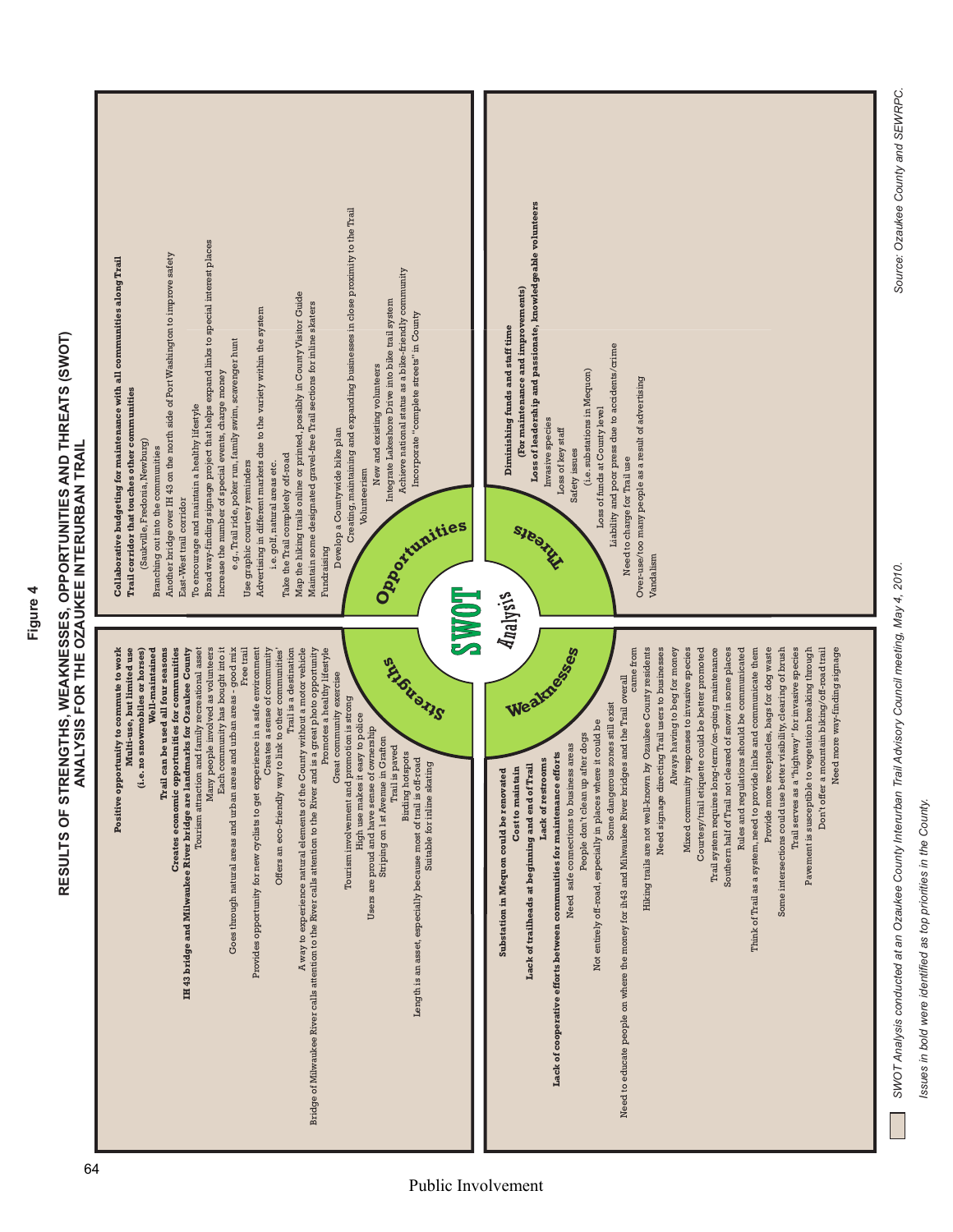## *Weaknesses*

- Inability to understand benefit to future generations, especially when land is "cheaper" to acquire now
- Cost of maintenance
- Cost of acquisition
- Zoning restrictions
- Lack of protection for Beekeeper Bog
- Need to better promote/advocate parks system and increase awareness

## *Opportunities*

- Preserve farmland
- Change zoning codes to allow compact, mixed-use development
- Expand uses of some recreation spaces
- Better use and communication of uses
- Community involvement/participation/advocacy/donations
- Education within natural areas and parks
- Promotion of parks
- Health and exercise

## *Threats*

- Residential development (urban sprawl) in rural areas
- Overall County costs
- Perception that parks and open spaces negatively compete with economic development and residential development when the opposite is true
- Lack of funding
- Security issues
- Parking and enforcement

## **OITAC SWOT Analysis (related to Ozaukee Interurban Trail issues) – Top Priorities**  *Strengths*

- Provides opportunities to commute to work
- Multi-use
- Well maintained
- Trail can be used all four seasons
- Creates economic opportunities for communities
- IH 43 bridge and Milwaukee River bridge are landmarks for Ozaukee County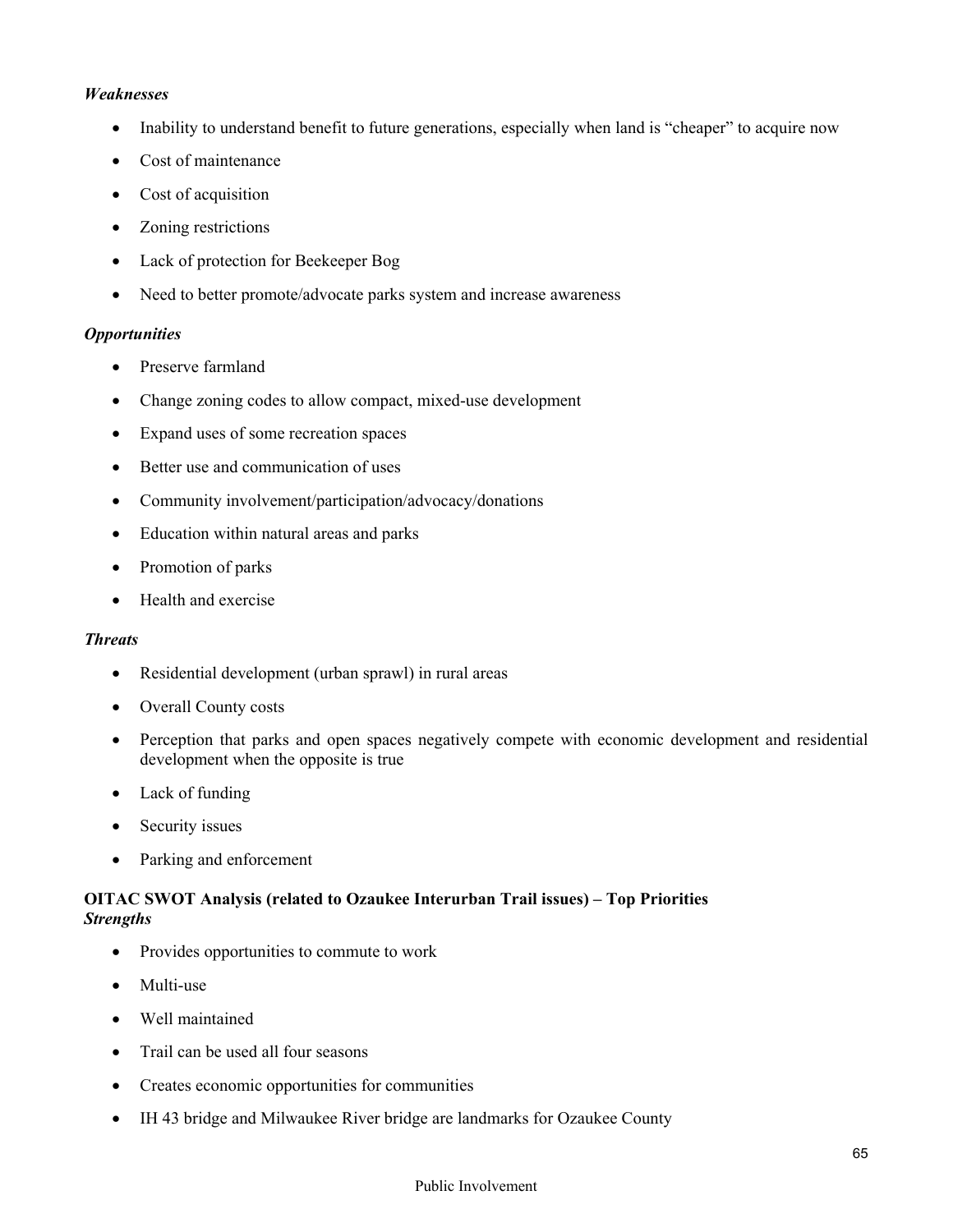## *Weaknesses*

- Substation in Mequon could be renovated
- Cost to maintain
- Lack of trailheads at beginning and end of Trail
- Lack of restrooms
- Lack of cooperative efforts between communities for maintenance

## *Opportunities*

- Collaborative budgeting for maintenance with all communities along Trail
- Trail corridor that touches other communities

## *Threats*

- Diminishing funds and staff time
- Loss of leadership and passionate, knowledgeable volunteers

# **OTHER PUBLIC INPUT**

In addition to the public involvement efforts described above, the County has received other public input throughout the planning process via e-mails, letters, telephone calls, and other contacts. Examples of comments received are included in Appendix F. Furthermore, an Ozaukee County Horse and Rider Survey was conducted in 2011 to obtain input from the horse riding population of Ozaukee County with respect to open space and trail needs for equestrian activities. Results of the survey were not available for inclusion in this plan.

## **SUMMARY**

This chapter has presented the results of the public involvement efforts carried out during the process of preparing a new park and open space plan for Ozaukee County. These efforts included, but were not limited to, review and input by the Land Preservation Board (a Citizen Advisory Committee), a countywide mail-out survey; an onsite park user survey; a series of public visioning sessions; and three strength, weaknesses, opportunities, and threats (SWOT) analyses. The results were used to help guide the development of the goals, objectives, and plan recommendations contained in the County park and open space plan presented in Chapters V and VI of this report.

The aforementioned public involvement efforts provided the opportunity for County residents to express their views regarding a range of park and opens space issues and concerns and to offer suggestions for the of the future County park system. A capsule summary of the results of the public participation efforts follows.

- 1. The statistically significant, mail-out public opinion survey of adult County residents conducted in fall 2010 included a range of questions on park and open space topics. In general, the survey indicated public support for preserving farmland, maintaining open space, protecting important environmental resources, and preserving wildlife habitat; maintaining existing park facilities; maintaining and expanding Countywide trails; river restoration projects; and preserving historic sites. The detailed results of the survey are presented in Appendix D.
- 2. The onsite survey of park users conducted at eight County parks during the summer of 2010 indicated that Hawthorne Hills Golf Course, Mee-Kwon Golf Course, and Tendick Nature Park are among the most